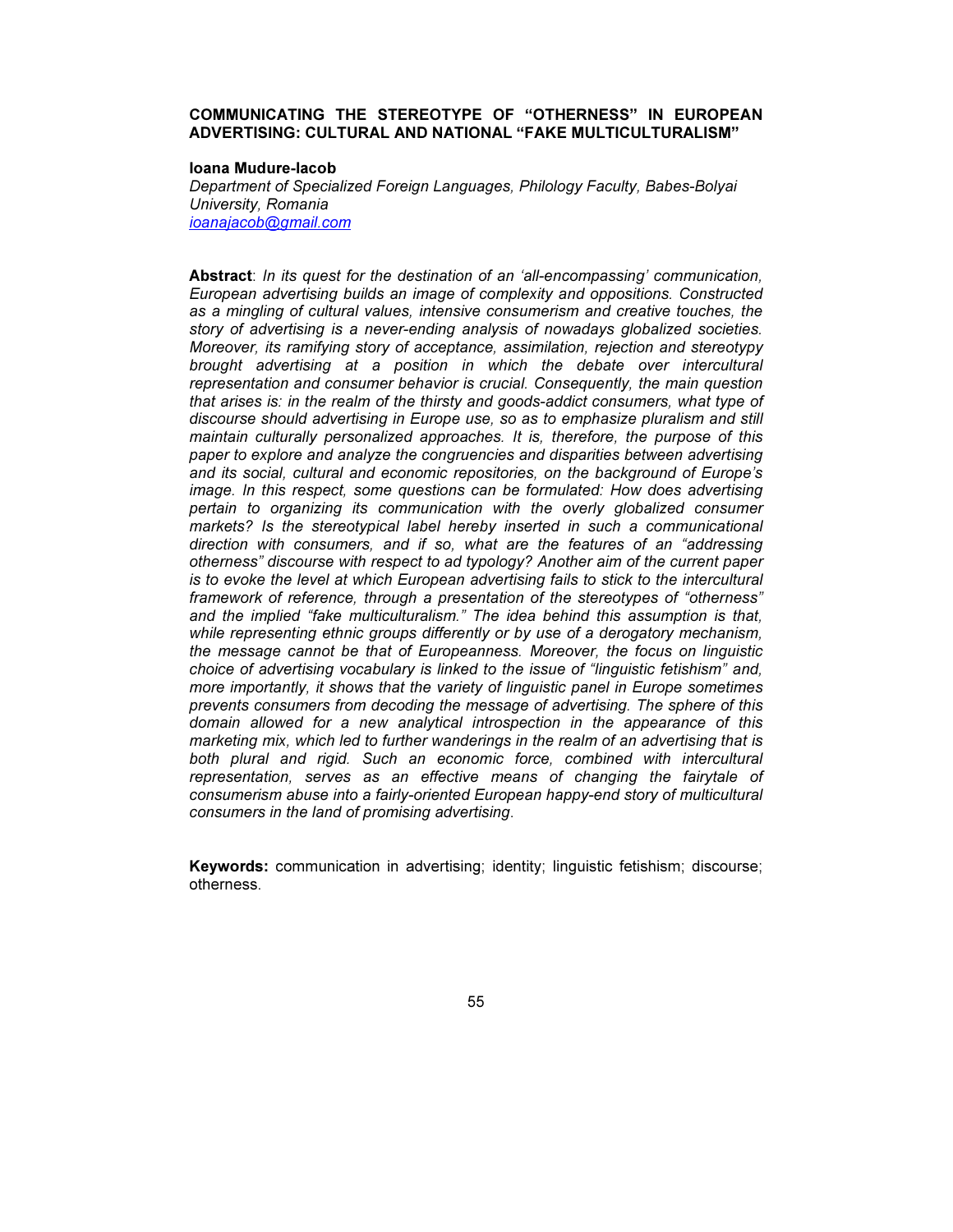# 1. European advertising in the context of identity

The label of Europeanism that advertising gains is a landmark of pluralism and multiculturalism that ads carry throughout their messages. In fact, the pattern of identifying Europe with various identities and cultures has even become a creed of the European Union, whose motto is "United in diversity." At the level of advertising, matters gain a new dimension, as markets that are fragmented in terms of linguistic, gender, ethnic or racial criteria require, from advertisers,call for a strenuous and multifaceted message. That is, advertising is faced with addressees that may easily not share common cultures, ideas and product preferences, but that, however, require equal attention. In a world where political correctness remains a major concern, the scope of advertising is to avoid discriminatory cues and, more importantly, to value multiculturalism above all, so that all national identities participate in this communication process.

# 2. Advertising and Cultural Identity Formation: Communication of Values in European Advertising Vocabulary

Designed as a means of trespassing stereotypical beliefs and getting the message to the customer base, advertising is often required to mirror cultural identities within its messages. The issue of values in the context of advertisements is crucial and has a double responsibility: as abasis for the conception of advertising and as adefining trait for the target audience. Values are prerequisites of any culture, determined as a consequence of trying to rank what is important, accepted and desirable. Consequently, when dealing with cultural values, advertising becomes a mirror of good/bad actions and desirable/undesirable behavior to the customer country and the representation of values is tightly related to brand recognition and its identification with a specific country.

Using value appeals in advertising is essential for a proper communication between the producer companies and the customer base. There are two essential reasons that support this theory. Firstly, 'it is possible to predict and explain cultural differences in the persuasiveness of different value appeals' (Hoeken et al., 2007: 20), precisely because value differentiation accounts for a cultural dissociation from other nations. This means that, in countries where values are highly personalized, advertising must be essentially adapted so as to fit the frame of reference. Secondly, value appeals can be considered a trustworthy variable in advertising communication, since such values are identified and recognized as cultural traits to which customers respond.

In Europe, cultural differences and disparities at the level of value appeals represent a solid ground for the necessity to adapt advertising, but also show why Europe cannot be taken for granted as a single market. The leading premise for the analysis of values is Geert Hofstede's (Hofstede, 2001: 241) value orientations applied to intercultural communication: individualism vs. collectivism, uncertainty avoidance, power distance, masculinity vs. femininity and short-term orientation. Accordingly, in order to present the interdependence between advertising and cultural values, Hofstede's value orientations will be discussed in the context of European advertising.

At a first glance, the European cultural identities appear as nearly similar constructions, with few differences attached, due to their close interaction and geographical proximity. Indeed, according to Hofstede's cultural dimensions'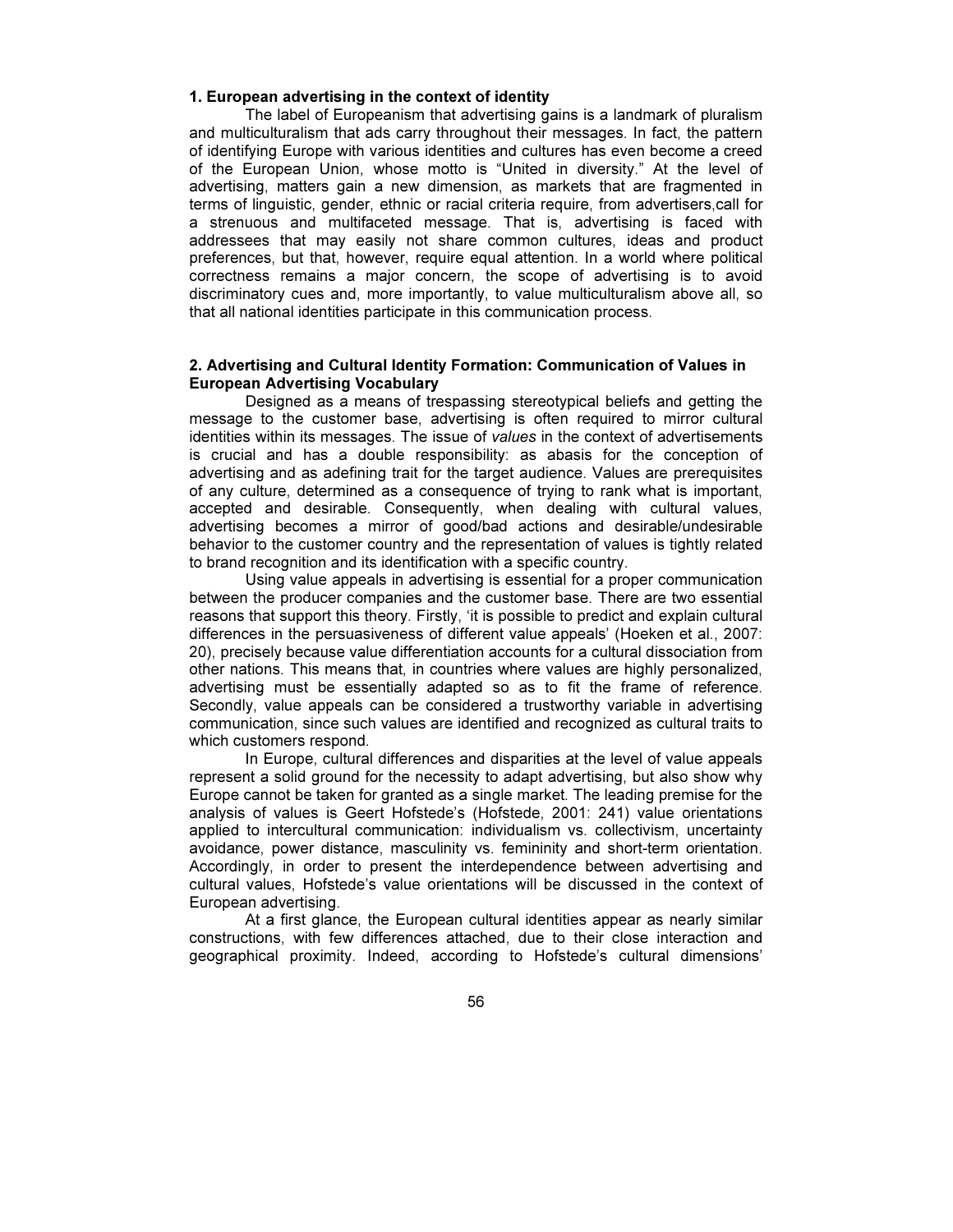representation, most European countries share common or close scores in three of the dimensions. Namely, 'most European countries are positioned at the individualism extreme of the individualism-collectivism dimension, at the short-term extreme of the long versus short-term orientation and at the medium and lowpower distance extreme of the power distance dimension.'(Hofstede, 2001: 356) Consequently, the main disparities occur at the level of the two other dimensions: uncertainty avoidance and masculinity, which account for the influence of value appeals.

The distribution of uncertainty avoidance dimensions on the European scale shows Portugal and Belgium at the top extremes, with scores of 104 and 94 respectively, Sweden and Denmark are located at the bottom extremes, reaching scores of 29 and 23, while, at a middle position one can identify Austria and Germany, with 70 and 65. Likewise at the masculinity pole, Austria and Italy are on a high rank - 79 and 70, whereas Sweden and The Netherlands stand for the feminine pole - 5 and 14 and Belgium and France occupy a middle ground position - 43 and 54.

Referring to the uncertainty avoidance dimension, the attached advertising value appeals are the following: "safety, tamed and durable" at the positive pole and "adventure, untamed, magic, youth, casual" at the negative one, each appeal having a series of values that are accounted for in the advertising content. Due to the fact that uncertainty avoidance translates, at a socio-cultural level - in the need for laws, regulations, religion, and technology support and, on the other hand, it refers to the presence of anxiety and a manifestation of security needs, the aim of advertising becomes more clearly oriented. That is, a successful advertisement addressing countries with high uncertainty avoidance index should ensure that the ad content shows the competence of the manufacturer, guarantees for the powerful and advanced technology and facilitates stability and absence of hazards.

Moreover, since "tamed" advertising appeal is one that is characteristic for the positive correlation with high uncertainty avoidance countries (Portugal, Belgium, Greece, and Poland), ads addressed to such nations must contain images of civilized, obedient and responsible individuals. An example to support the above allegations is the German trend of using testing within their advertisements: "Testing and test reports are favored in all medium and strong uncertainty avoidance cultures. Favorite German expressions are " Die Besten im Testen" (The best in the tests) and "Testieger" (The test winner)" (Mooij, 2005: 180). The need to show that a product works and has been thoroughly tested is in accordance with the cultural value of recognized authority and acknowledged top position.

Countries that share a low uncertainty avoidance index (UK, Ireland, Denmark and Sweden) seem to praise distinct values appeals: youth, magic, wonders, courage, adventure, casual and untamed. In advertising vocabulary this means speaking a language that mentions the result and what the product can do rather than an appraisal of its qualities and performances as with the high uncertainty avoidance index. Also, there is no further need of introducing in advertisements the voice of an expert, as customers whose values are the abovementioned prefer an authentic and spontaneous account instead of the rigid counterpart.

The other significant cultural dimension that fragments the European space is the masculinity index, which responds to the following advertising appeals: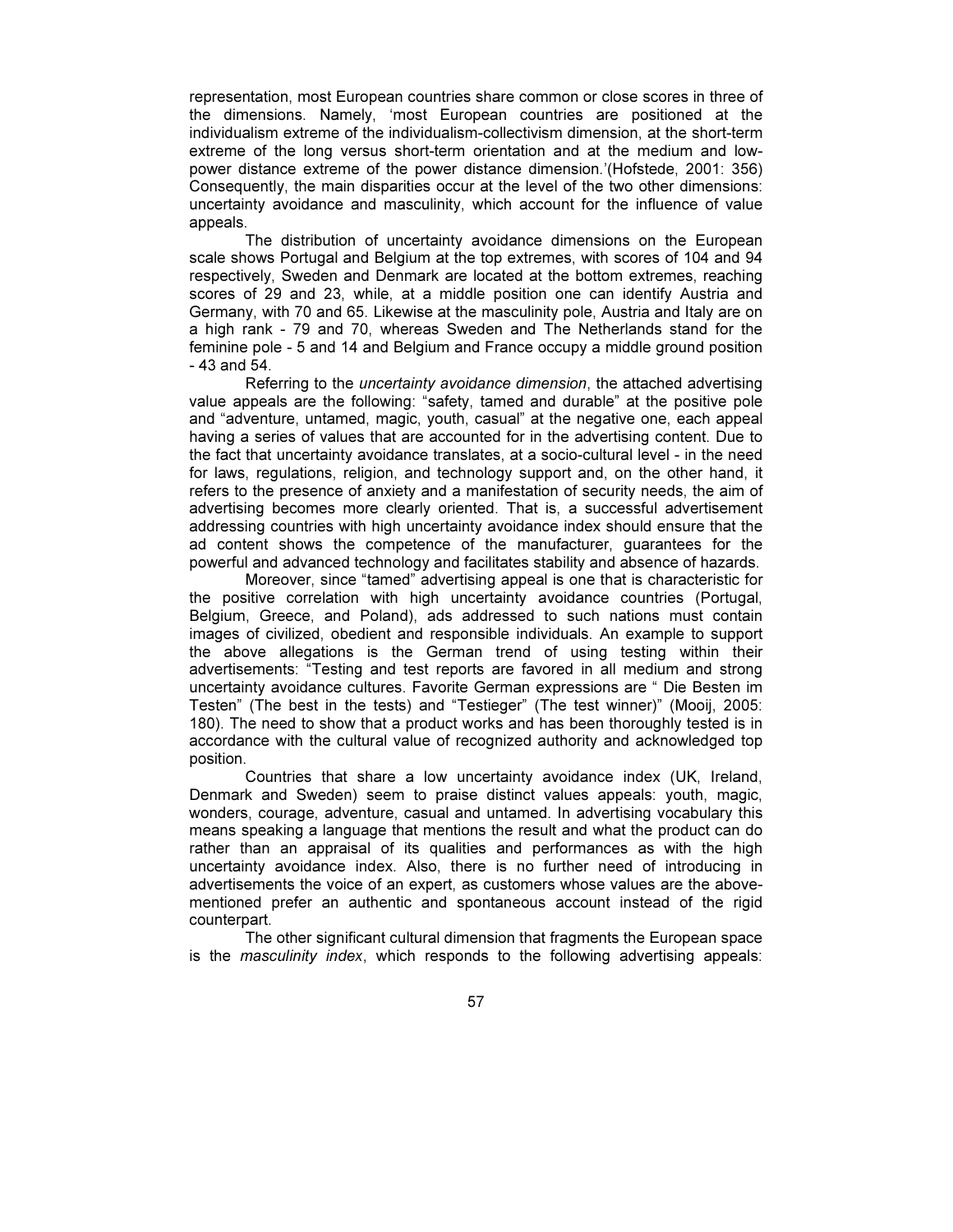"effective, convenient, productivity" on the top masculinity pole and "natural, frail and modest" at the feminine pole. Masculinity must be understood as the level at which male values (traditionalism) are stringent elements within society. Moreover, a country with a high masculine score (Austria, Italy, Hungary, Switzerland) commonly depends upon achievement ideals, assertiveness and materialism, which means that advertising addressed to such a country should be portrayals of the product's performance capabilities, its effectiveness or accessibility. In addition to these advertising appeals, the cultural values that define high masculinity nations include 'winning and the wish to dominate' (Mooij, 2005: 186), represented in ads that proliferate the "simply the best" concept. Likewise, using the productivity appeal, advertising could also use the reference area of dreams and aspirations while conveying the message, since consumers from high masculinity countries are keen on the accomplishment, ambition and self-development ideal.

On the other hand, with countries that have low masculinity scores (Sweden, Netherlands, Norway, Denmark) new features of value appeals occur. Namely, feminine cultures thrive on images of caring, small, relationships, modesty, innocence, delicate and sensitive, and require advertisements that approach these country images in the proper vocabulary. There are two noteworthy and successful ads that have accomplished the proper representation of the feminine culture – Carlsberg and Sweden's Volvo commercial.

In the first case, the logo of the commercial is "Carlsberg. Probably the best beer in the world", which is in fact an understatement, therefore an indirect and delicate accomplishment, highly characteristic of low masculinity nations. The second, a product manufactured and advertised by Sweden, the country with the lowest masculinity index in the world, is a vivid image that focuses on "safety, protecting the family: in feminine cultures, showing-off is negative. The Volvo advertisement says: True refinement comes from within, meaning to say you don't have to show off." (Mooij, 2005: 175).

The starting premise in this debate was that, despite the geographical proximity and ideological similitudes that European countries share, there are still solid differences of cultural representation and perception. Such cultural disparities were considered in terms of values, which, in their own turn, were built upon the clusters of advertising appeals that Pollay (Pollay,1983: 23) submitted. Eventually, it only took the exemplification of two of Hofstede's (Hofstede, 2001: 142) dimensions to prove that European advertising can only represent cultural identity through adaptation and molding into cultural patterns.

If, on the one hand, the representation of cultural values and perceptions in advertising has distinct traits for the countries in the Western and Central Europe, the same premise does not apply in the case of Eastern European countries. Moreover, since only very few were granted attention in Geert Hofstede's cultural dimensions scale, it is mandatory to draft a framework for the values that Eastern European consumers use when responding to advertising.

Literature review conducted in this area reflected a certain trend according to which 'transition economies may be expected to have more information-rich advertising because their consumers consider it more important that the ads they face are clear, credible and simple to understand.'(Herpen et al., 2000: 257) A hypothesis for this condition could be that, being under the communist regime for an extended portion of time, these countries had had little if no impact with commercial representation and variation in advertising campaigns. Accordingly, the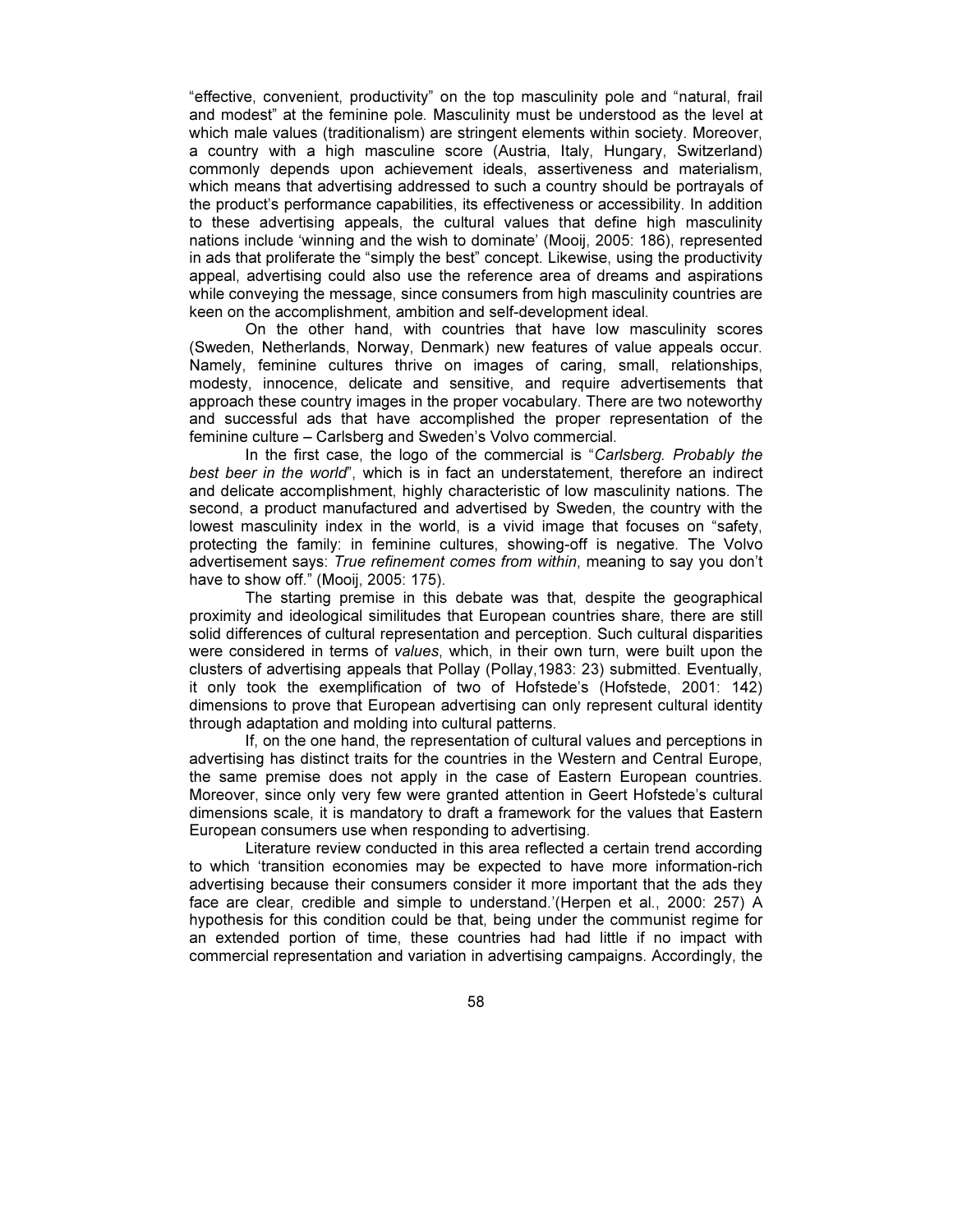uncertainty that governed society immediately after the 1990s imposed somehow a medium in which advertising had to bring forth clear content, rich in information and especially trustworthy and competent.

However, apart from the typology of advertising that Eastern Europe requires, the problem of the value content of the ads is more important. Customers' need for advertising that is intensively spreading assurances is, in this respect, an essential valued parameter. Cultural values of unbiased authority, relationship safety, and freedom of expression or free choice are popular appeals in Eastern European countries, as they represent the rupture from the previous domination systems. The design of advertising content should, therefore, refer to availability information, "country of origin" cues, and special offers and benefit that come attached to the product.

Furthermore, the cultural identity of Eastern European countries is defined by a "think advertising", a term coined by Rossiter, Percy and Donovan (Rossiter et al., 2000: 171)–typology, which stands for 'advertisements in which a product solves or avoids a problem and advertisements in which a buying decision is made based on logical arguments or objective criteria.' (Herpen et al., 2000: 253) This means that clarity and uniform representation is a landmark of advertising to Eastern European countries, because among the top cultural values, logics, easy accessibility and simplicity occupy top positions. What is more, the role that advertising plays in this context is purely informative, as opposed to western cases in which advertising becomes a power in its own, affecting consumer preferences.

Eventually, to speak of successful advertising in Europe is tantamount to referring to the largest possible array of cultural values that customers share. These values that advertising is required to have in view are in fact, the specific values of each European subcultural audience, since, addressing to a European homogeneous market is an impossible aim. Consequently, in order for advertising to instill a sense of identity in the target audience, it is mandatory to establish a bridge between the advertised product and the highest level of social values.

# 3. Language, Culture and Identity: the Spinning Whirl of Decoding Advertising to its Cultural Meaning

Imagining the European space as a unified union that aims at constructing a unique market place in the spirit of the "united in diversity" motto is a difficult process. Advertising is perhaps the most important means of popularizing and acknowledging the idea of a joint sense of identity, and, through standardization and overall globalized trends, it nearly manages to accomplish its aim. The decoding methodology that advertising inserts within the proliferated messages is a combination of language, culture and identity, specific for each consumer market and country.

The occurrence of foreign languages in advertising is more problematic when considering the European locus, as compared to the United States, where the advertising vocabulary belongs almost exclusively to English language. Here, advertising must not only address a varied audience, but also, it must ensure the applicability of cross-cultural messages outside of the producer's borders. Nevertheless, sometimes, communication symbols that belong to one country are not understood by the other European nations. Consequently, the responsibility of advertising is to adapt the message and convey a larger meaning.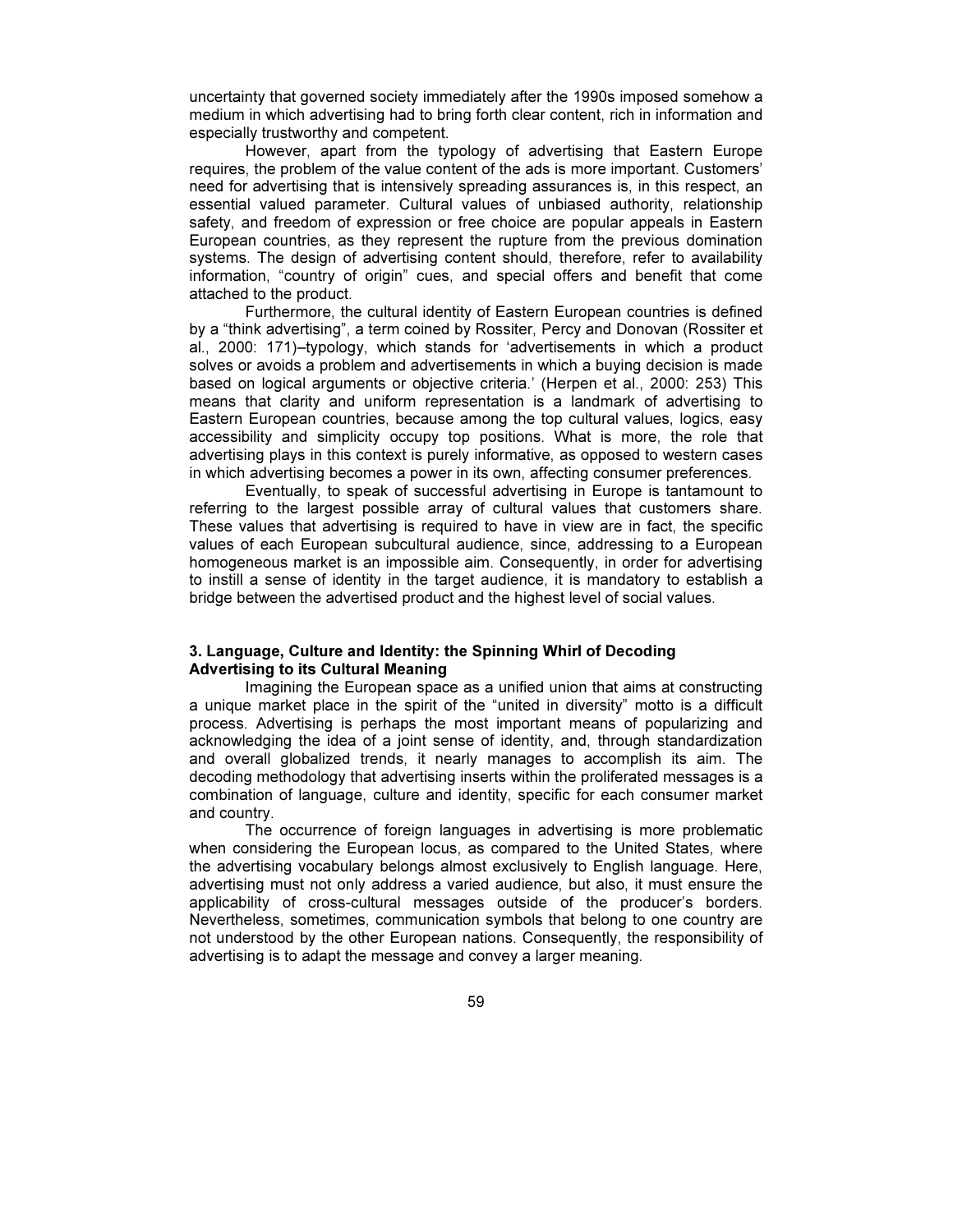That English represents the link language of the entire world is no longer a secret, nor is its status as international vocabulary. But the problem arises both at the level of language competence and at the country's number of people who are fluent in English. Needless to say, when advertising a product using English as information and content vocabulary, the addressee cannot be filtered enough so as to comprise only thosewho are competent in speaking and understanding the language. In reality, such ads are visualized by a large audience, among which the majority is monolingual. What happens in such cases with the message contained in the ad, since the decoding cannot take place?

There are at least three possibilities that European advertising has in range when directing the message towards the multicultural audience. The first is the translation of foreign language advertisements, in which the strategy is a typical procedure: standardized ads are translated into the local language spoken by the target consumers, while the content and visual representation remains unchanged. Even if this is an easy and cheap solution, there is still the problem of creating stereotypical otherness by not addressing the consumer in its private language and vocabulary. 'When products are foreign, the significance must be domestic but its reverberation will be intercultural: a translated ad can simultaneously create or revise a stereotype on a foreign culture, while appealing to a specific domestic constituency, a specific segment of the domestic market. (Venuti, 1994: 220)

In other words, when the translation method is used, there is often a disparity between the culture that the advertised product carries and the cultural context to which it is addressed. This disparity is a stereotype of exclusion because the clash derives from the direction of the "country of origin" effect. Namely, the advertised product, manufactured in another country, also carries the image of the respective culture and, by translation of the message; the consumer is under the impression of an invasion. Such an invasion is accomplished at a psychological level: consumers view the use of their language in advertisements as an authority that recognizes local production, whereas with translated advertising the authority is reciprocated to other cultures. Consequently, consumers become deprived of the sense of assurance for their local products advertised in their own language, because, as a result of this advertising strategy, authority can be transferred to other cultures as well.

Secondly, another direction of addressing multilingualism in Europe is the code-switching technique, which can be defined as "alternation among different speech varieties within the same event." (Gumperz, 1996: 365) The switching between languages can be considered an appropriate approach of the multicultural European construction, because it uses both the link language-English- and other languages, among which the one that is spoken in the target consumer country. Of course, the main determinant for this strategy is 'the desire to mark, assert or adopt an ethnic or regional identity' (Holmes, 2000:69), which enables the contextual reference through advertising. This way, consumers become acquainted with information about a foreign product, through a vocabulary that is mixed: it can contain the link language, the language of the producer and, essentially, the language of the addressee.

Within the same field of code-switching reference, there is yet another sensitive impact area: the way European cultures accept and adopt foreign words in their vocabularies (especially in the field of economics and IT). Therefore the use of code-switching and loanwords in advertisements addressed to this niche market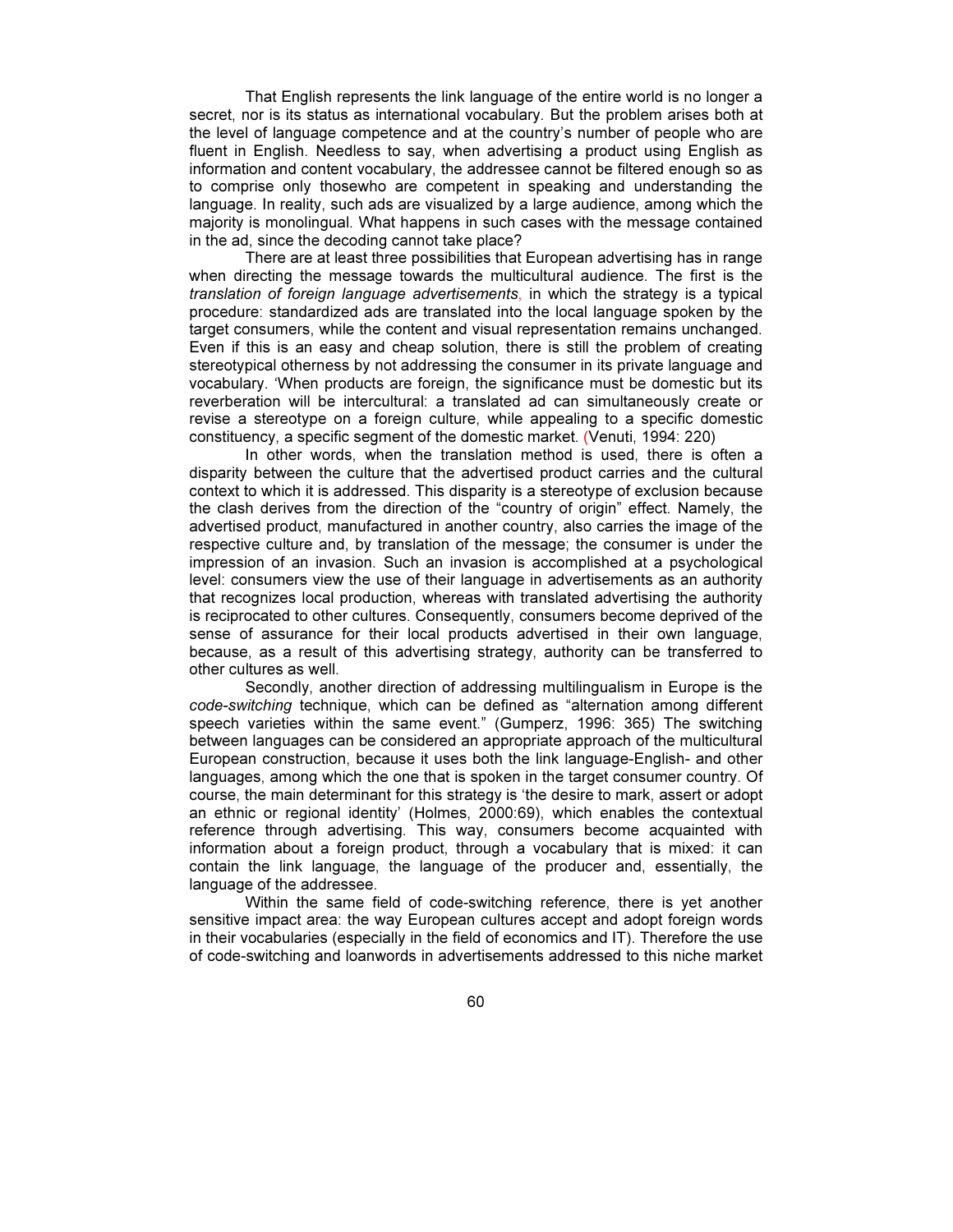are sure to have an impact, because it is already part of the social lifestyle. The case of Romania is interesting in the perspective of advertising otherness essentially from the point of view of consumers using and responding to foreign words as a means of "crossing"/ "passing" for someone else. It applies especially to the youth, however, the phenomenon has reached such a level that most conversations and specific niche market broadcasting television channels resort to the "Englishness" of Romanian language.

The third level in which advertising aims at an actualization of multiculturalism is language fetishism. Commodities- products - reach a stage in which they are "social hieroglyphics" - signifiers of socially and culturally determined meanings, which are themselves the products of social relations. How fetishism applies to intercultural advertising in Europe is of particular interest, because there is an occurrence of an intensively used communicative function of language. To fetishize language in advertising means to use, within an ad, foreign linguistic cues, not the same way as code-switching uses other languages. These cues are in fact indicatives of landmarks in certain countries and show that, by using a certain product, the consumer receives a confirmation from an authority expert in the field (the authority being the country whose language is used in the as).

The premise that language heavily differentiates and divides cultures is mandatory for the description of linguistic fetishism as both 'product and producer of another allied development in the Europe of the closing years of the  $20<sup>th</sup>$  century: namely, the extent to which racist and nationalistic discourses are widespread across the continent.' (Holmes, 2000: 69) The fetish of languages in advertising is responsible for replacing the multicultural ideal with a stereotypical identity creation, because it builds hierarchies among the countries' images. Hierarchies here identified refer to the way in which, by the use of advertising linguistic fetish, specific competencies are assigned to certain countries, making the other producer countries unequal on the advertising background.

An accurate example of language fetishism and hierarchy building is the label "vin de pays" that France uses: all European countries are aware that France is the recognized authority in wine and cuisine, and, therefore, a product that originates in France benefits from the approval of its national experts. The language fetishism, therefore, applies when other European countries resort to borrowing the French authority in wine/cuisine, by the insertion of French words or even French expression "vin de pays" in advertisements that use another language and are addressed to a different language-speaking customers. Likewise, cosmetics also carry the Paris label, regardless of the country in which they are advertised.

Eventually, the framework of language in European advertising can be considered, on the basis of the cases presented above, a case of "fake multiculturalism". The "fake" label best reflects the current situation in Europe, because even though there is an intensive use of foreign words in ads throughout the continent, the dominant language remains a monolingual one, just like the addressee's typology. Namely, diversity cannot be approached entirely due to the fact of distinct levels of development that advertising has in countries.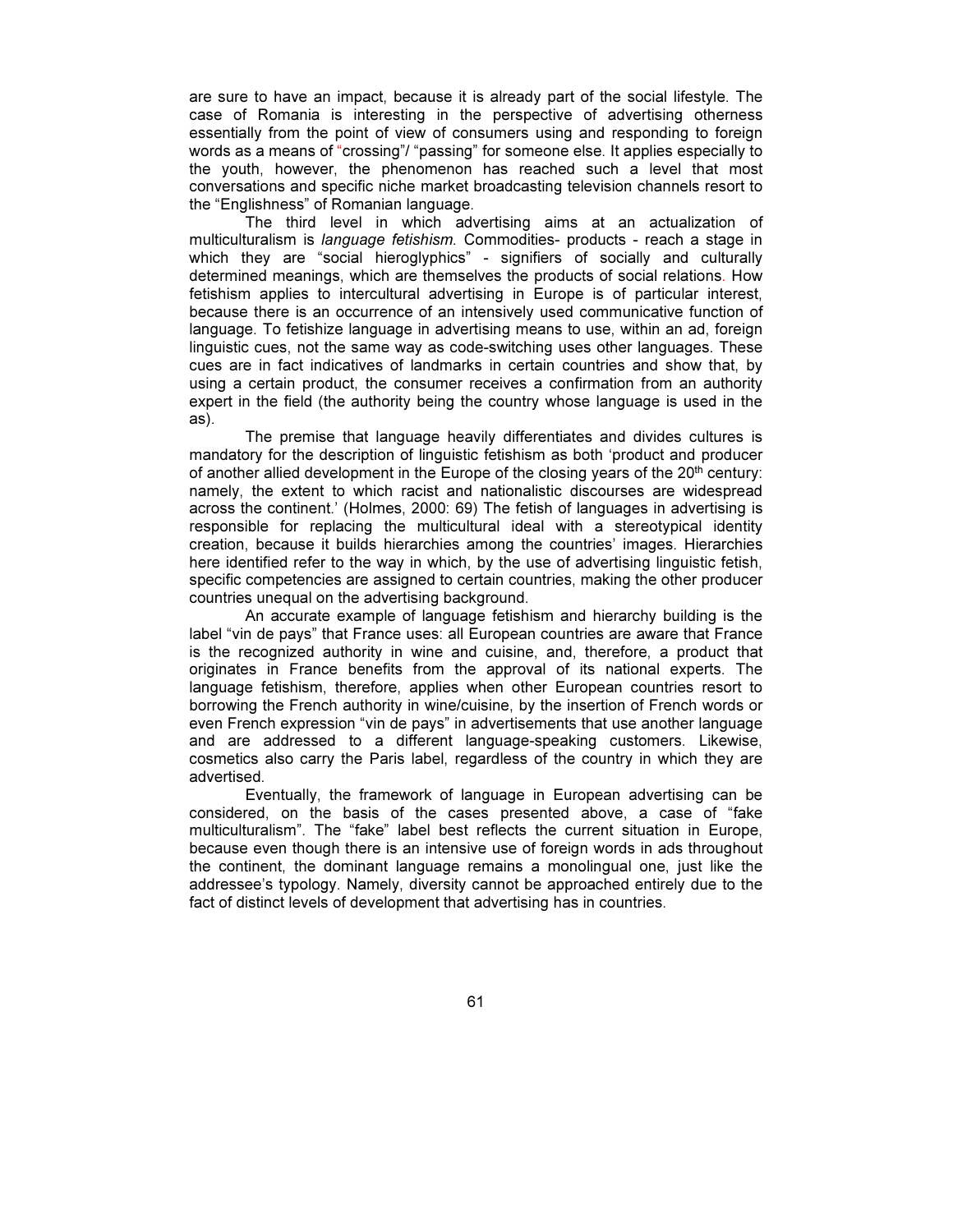### 4. Ethnic Advertising and the Story of Ethnocentrism: how Commercials Build Stereotypical Imagery

Ethnic advertising can function as the framework in which the consumers' stories of identity are told, often in subliminal cues and images. Rendering the profile of ethnic groups as a variable of marketing goods, advertising enables the making and deciphering of a jig-saw puzzle, whose pieces consist of ethnic consumer behaviour, dress codes, musical and culinary preferences etc. Even though the aspect of ethnic advertising is highly discussed with reference to the American markets, due to the large numbers of immigrants that cross the boundaries annually, Europe is not at all foreign of similar experiences. It is only the fact that "multiculturalism" has been adopted as European framework by the EU that the illusion of a fair and diversified advertising still exists. However, the disclosure of a varied and fragmented side of Europe is imminent, as more and more ethnic groups are claiming the recognition of their identity and their presence.

The most stringent need, in this respect, is to ensure a proportional representation of minorities within advertising, whether that implies the actually use of ethnic groups' representatives in ads or the addressing of media messages towards specific such groups. Needless to say, the problem of ethnic advertising also drawsattention to the religious aspect, since certain ethnic consumers live exclusively in accordance to their religious code of conduct. However, one must take into account the fact that even though there are numerous ethnic groups in Europe, not all of them claim voicing. Also, "Europeans still have trouble identifying even second-generation immigrants as citizens. We tend to define them by ethnic origin, color or religion. The expression '"a Turk with a German passport" is a telling example of this mentality.'(Özdemir, 2008) Consequently, a brief reference imposes on each of the visible ethnic groups that Europe hosts: the French Muslims, the Turkish Germans, the British Hindi, and respectively the Roma population.

Firstly, the French Muslims' ethnic representation in France amounts to about 6 millions (Ketani, 2010: 2), which clearly states that a distinct advertising approach is required. Naturally, to address ethnic groups it is first necessary to have products and services that are especially directed towards such markets - in this case food and clothing articles being the most need-oriented products. The main failure of communication in advertising for ethnic groups occurs at the level of clashes between different ethnic groups and the mainstream society. For instance, in the case of French Muslims the veil affair (l'affair du voile), in which the wearing of full-face covering with burqas or niqabs led to endless debates, somehow affects the representation of Muslim women in commercials, which commonly portay stereotypical depictions of women as symbols of motherhood, sex-appeal or business.Consequently, how could advertising to this type of ethnic minority not come into conflict with the mainstream customer base? The most viable solution would be to advertise in such a way as to divert attention from clothing trends (which are considered to be a proof of religious radicalism) and focus mainly on textual cues and written support. (Nonetheless, one cannot ignore the commercial created by German lingerie retailer Liaison Dangereuse, where the stereotype of women as sex symbol crosses the boundariesof the veil issue and represents attraction regardless of the ethnic belonging.)

There is a similar situation with the British Hindi ethnic groups, whose population is 13% (about 700 000) of the total English population, according to the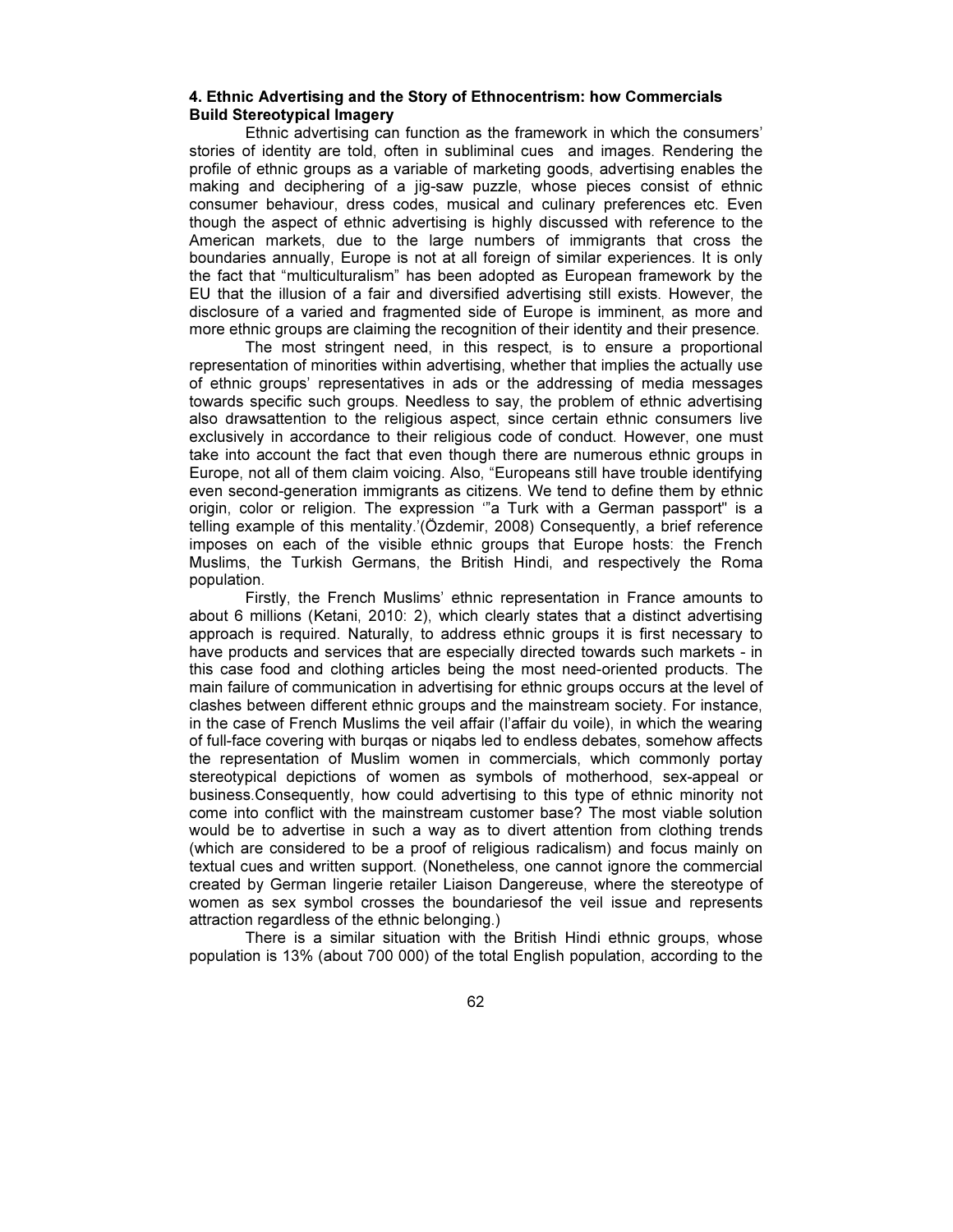British Census in 2011. A particularity presented by this group is the importance of word-of-mouth advertising, which functions due to the fact that 'the newly arrived trust peers and friends to inform them on the important aspects until they can find the information themselves.' (Neff, 2009) Advertising can therefore count on those customers who reacted to a specific ad and who are sure to use the word-of-mouth form of advertising the message. Moreover, such cultures are collectivistic nations and, therefore rely on the word-of-mouth communication, which, in turn, allows for a proper management of ethnic advertising. Consequently, to address the ethnic group of Hindis is hardly a challenge, especially since the linguistic aspect is not a problem for this type of advertising.

 The German Turks, another numerically relevant ethnic group of Europe, pose yet another personalized problem to advertising. In fact, according to the 2003 Eurobarometer, the position of Euro-Turks in the context of Europeanness is not one of disparity, but instead, it appears as an ethnic group willing to blend in. 'Euro-Turks do not pose a threat to the political and social system of the countries of settlement, but rather have the willingness to incorporate themselves into the system.'(Kaya, Kentel, 2005: 154) This requires for a type of advertising that is bilingual; that is, one that addresses the needs of the ethnic groups but also that doesn't disentangle them from the mainstream German consumers.

 Eventually, the Roma ethnic groups, predominant in Romania and Italy are, perhaps, the most interesting case, due to their derogatory position in the European perception. The powerful stereotypy to which the Roma are associated (criminals, thieves, uneducated people, etc.) prevents them from recognition of identity and from having a voiced identity. In terms of advertising, however, there is a specific tendency related to their representation, which could lead to an improvement both in terms of ethnic perception and in terms of advertising consumer diversity. This tendency refers to the fact that all ads related to the Roma ethnic groups are public awareness campaigns (be those education equal rights, violence against Roma women, anti-discrimination ads), conceived so as to address the mainstream population. Therefore, advertising only represents the Roma- in order to modify the general perception- but does not refer to their specific needs, nor does it orient any ads towards this ethnicity. Accordingly, the display of ethnic advertising is never entirely attained, instead, it is an unfinished project meant to cover the basics of ethnic voices.

To speak of a fair ethnic representation in advertising is tantamount to changing biased public attitudes in the European space. If the scope is to create through the media, a Europe in which immigrants and mainstream groups can relate efficiently and can forge solid grounds of communication, the rule is to facilitate a special advertising discourse in which ethnic groups can identify with their adopted countries and can also maintain their private cultural values.

#### 5. Conclusion

In trying to regard advertising as a hybrid between culture and economy, there cannot be any pre-established direction: advertising is in as much a direct product of economy activity as it is a consequence of the cultural forces. In the eyes of consumers this reads as follows: individuals, who aim at displaying their social status, can only resort to the advertising consumerism frenzy so that they can locate themselves in a global society. Such a global village is extremely biased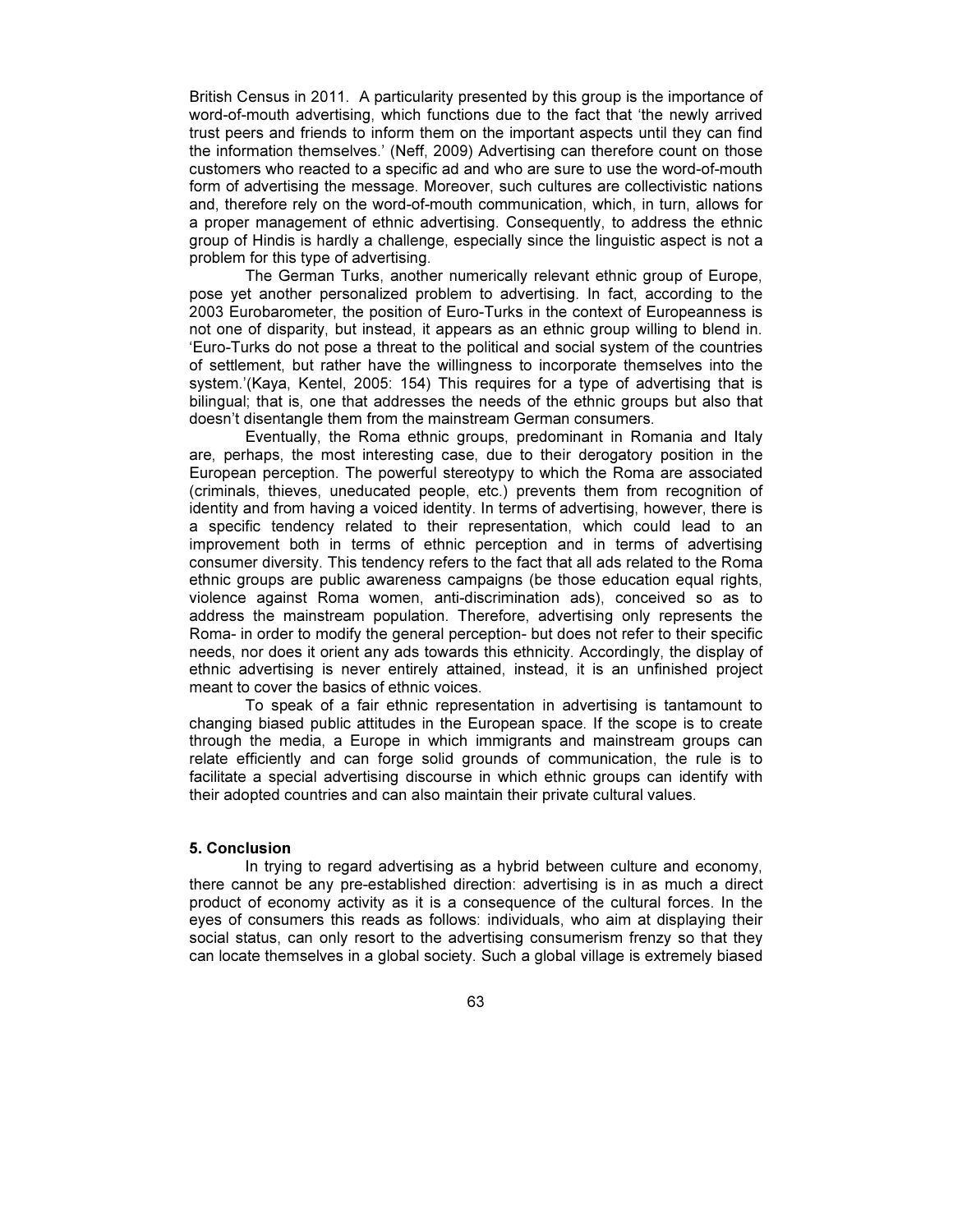however, because it imposes a specific role on advertising. Namely, the scope is a dual opposition: it aims at a global economic accomplishment of consumption patterns and it addresses the messages in a polyglot discourse.

The charges that economy and culture apply to advertising are, therefore, both favorable and biased. European advertising is in search of epitomes of cultural and national identities in the context of the growing globalised village, while, at the opposite pole, it is also in the impossibility of finding the solution to erase marring discrepancies. Its discourse must not be an overly stretched language of marketing, as consumers are no longer fooled by the glamorous images that appeal to extensive consumerism. The only level at which such a discourse can become a functional mechanism is at the crossroads of economy and culture. This way, should a pattern of mature and European engaged interest representation emerge from narrative of advertising, the story of great accomplishments could become embedded in the intercultural discourse and, therefore, change the current axis.

# References

UK Census 2011, available at http://www.ons.gov.uk/ons/rel/census/2011 census/population-and-household-estimates-for-england-and-wales---unroundedfigures-for-the-data-published-16-july-2012/index.html (accessed October 10th 2013),

Gumperz, J. J. (1996) "Community, nework and language differentiation", in J.J. Gumperz and S.C. Levinson (ed.) Rethinking Linguistic Relativity, Cambridge: University Press.

Herpen, E., Pieters, R., Fidrmucova, J. and Roosenboom, P. (2000) "The information content of advertising in market and transition economies" in Journal of Consumer Policy, Vol. 23, No. 3, pp. 257-283.

Hoeken, H., Starren, M., Nickerson, C., Crijns. (2007) "Is it necessary to adapt advertising appeals for national audiences in Western Europe?" in Journal of Marketing Communications, Vol. 13, No. 1, pp. 19-38.

"Hofstede Scores" available at http://geert-hofstede.com/countries.html. (accessed May 13<sup>th</sup>, 2013).

Hofstede, G. (2001) Culture's Consequences: Comparing Values, Behaviors, Institutions, and Organizations Across Nations, 2nd ed. Thousand Oaks, CA: Sage. Holmes, H. (2000) "Bier, parfum, kaas: language fetish in European advertising", in European Journal of Cultural Studies, Vol. 3, No. 1, pp. 67-82.

Holmes, H. (2005) Advertising as Multilingual Communication, Palgrave: Macmillan.

Kaya, A. and F. Kentel. (2005) Euro-Turks: A Bridge, or a Breach, Between Turkey and the European Union, Brussels: CEPS Publication.

Kettani, H. (2010) "Muslim Population in Europe: 1950 – 2020" in International

Journal of Environmental Science and Development, Vol. 1, No. 2, pp. 154-164. Neff, J. "Future of Advertising?Print, TV, Online Ads" in Advertising Age, 2009, available at http://adage.com/article?article\_id=136993 (accessed 2/06/2012).

Özdemir, Cem "How and why Europe must embrace ethnic diversity", in Europe's World, available at the control of the attenuation of the attenuation of the attenuation of the control of the attenuation of the attenuation of the attenuation of the attenuation of the attenuation of the attenuation of t

http://www.europesworld.org/NewEnglish/Home/Article/tabid/191/ArticleType/Articl eView/ArticleID/21010/language/en